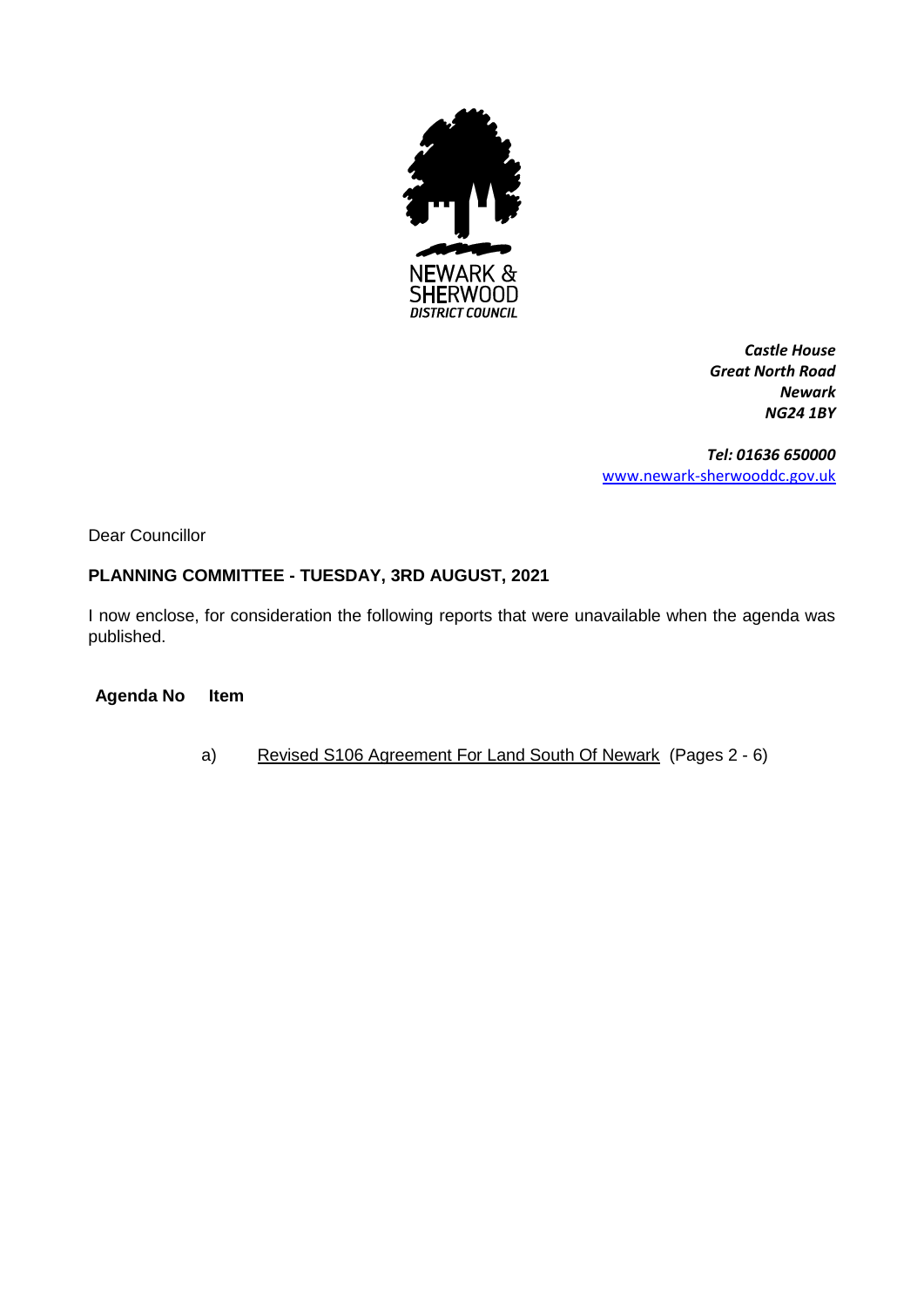#### **PLANNING COMMITTEE – 3 AUGUST 2021**

## **REVISED S106 AGREEMENT FOR LAND SOUTH OF NEWARK**

#### **Application No. 21/01688/VAR106**

**Proposal : Application to modify Section 106 Agreement pursuant to planning application 14/01978/OUTM for modifications sought in relation to altering the trigger for the build out of the Southern Link Road (SLR) and Off site sports contribution**

**Location : Land South of Newark, Bowbridge Lane, Balderton**

**Applicant : Urban & Civic**

#### **Reason for Report**

This report is presented as a late item as the applicant needs to know whether there is agreement for an amendment to the Section 106 Planning Obligation relating to this land prior to the next Planning Committee in September. The details of the change and its implications are set out below.

## **The Site**

The site is located to the south of the Newark Urban Area and forms the land allocated for up to 3150 houses plus two local centres, 1 primary school, landscaping, infrastructure, land allocated for a business park and other development.

Outline planning permission was granted in 2011 (10/01586/OUTM) with a further S73 variation granted in 2015 (14/01978/OUTM). Development has commenced on the site with three housebuilders building out a total consented number of 542 dwellings, a café and offices for the master developer. Construction of the primary school has commenced (due to open September 2021), as has the delivery of open space associated with phase 1 of the development. Agenda Item 8a<br>
Intertigger for the build out of<br>
the trigger for the build out of<br>
Whether there is agreement<br>
Inhis land prior to the next<br>
Inhis land prior to the next<br>
Infrastructure, land allocated<br>
With a further 573

To date, planning permission has been granted for 542 dwellings, which are being constructed on site. The level of development permitted is linked to the delivery, on the phased basis, of the Newark Southern Link Road (SLR). For the SLR triggers are detailed below:

Phase of SLR **Phase 1 from the East (A1 to Bowbridge Road)** Commence by 350th unit and complete by the 600th unit **Phase 2 from the West (A46 to Hawton Road)** Commence by 700th unit and complete by the 1000th unit **Phase 3 completion of the SLR (central link)** Commence by 1000th unit and completion by 1250th unit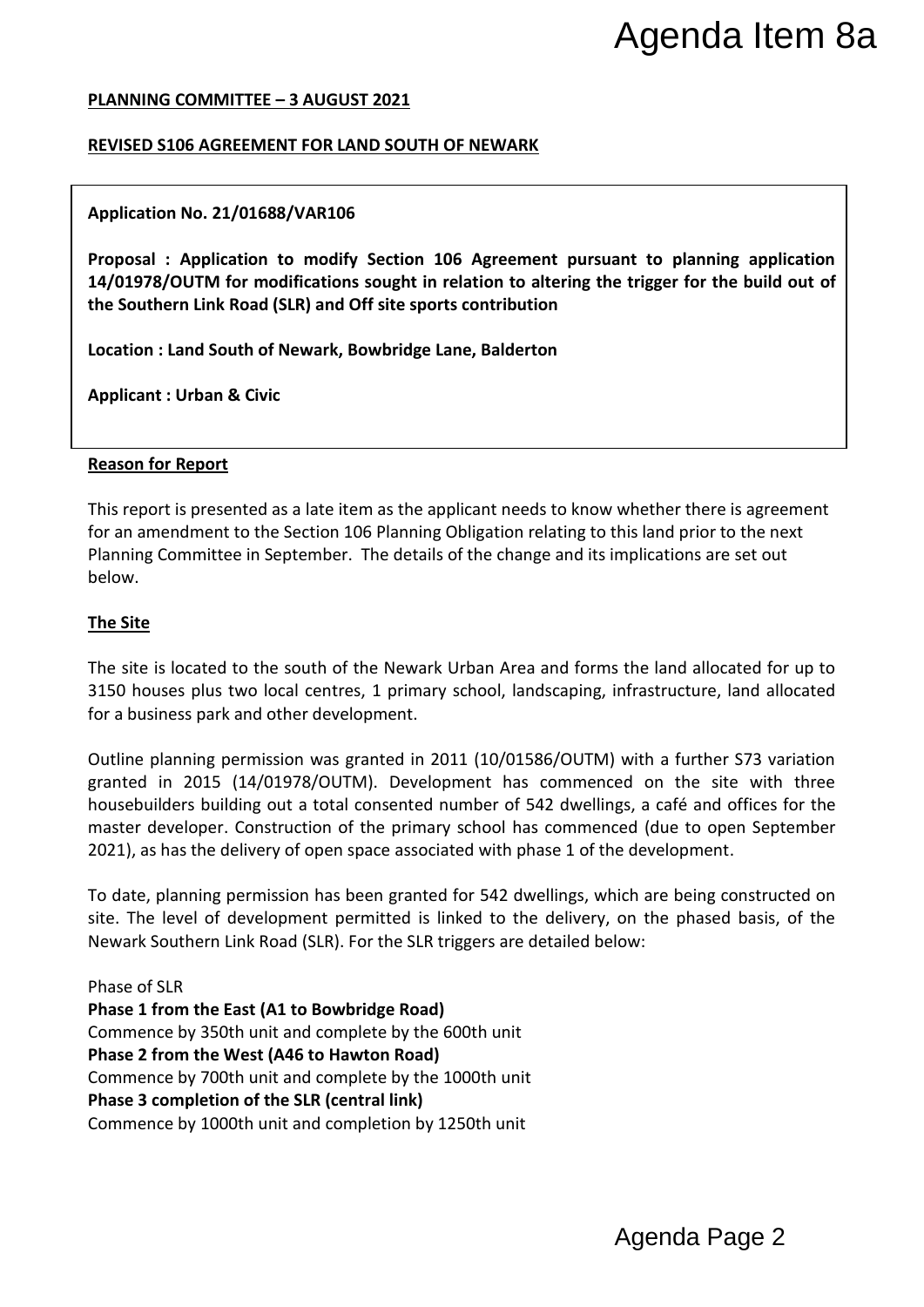# **Relevant Site History**

10/01586/OUTM Outline planning permission was granted in November 2011 for means of access (in part) for development comprising demolition of existing buildings and the construction of up to 3,150 dwellings (Class C3); two local centres including retail and commercial premises (Classes A1 to A5), a 60 bed care home (Class C2), 2 primary schools, day nurseries/creches, multi-use community buildings including a medical centre (Class D1); a mixed use commercial estate of up to 50 hectares comprising employment uses (Class B1, B2 and B8) and a creche (Class D1); provision of associated vehicular and cycle parking; creation of ecological habitat areas; creation of general amenity areas, open space and sports pitches; creation of landscaped areas; new accesses for vehicles, pedestrians and cyclists (including the Southern Link Road); sustainable drainage measures, including storage ponds for surface water attenuation; associated engineering operations (including flood compensation measures); provision of utilities infrastructure; and all enabling and ancillary works.

10/01621/FULM Planning permission was granted for a new roundabout on the dualled A46 Farndon Bypass to provide a link with the Southern Link Road (SLR).

14/01978/OUTM Planning permission was granted on 22nd January 2015 to vary conditions of Outline planning permission 10/01586/OUTM with means of access (in part) for development comprising demolition of existing buildings and the construction of up to 3,150 dwellings (Class C3); two local centres including retail and commercial premises (Classes A1 to A5), a 60 bed care home (Class C2), 2 primary schools, day nurseries/crèches, multi-use community buildings including a medical centre (Class D1); a mixed use commercial estate of up to 50 hectares comprising employment uses (Class B1, B2 and B8) and a crèche (Class D1); provision of associated vehicular and cycle parking; creation of ecological habitat areas; creation of general amenity areas, open space and sports pitches; creation of landscaped areas; new accesses for vehicles, pedestrians and cyclists (including the Southern Link Road); sustainable drainage measures, including storage ponds for surface water attenuation; associated engineering operations (including flood compensation measures); provision of utilities infrastructure; and all enabling and ancillary works.

15/00440/RMAM Application for Reserved Matters (relating to planning application no. 14/01978/OUTM) approval for access comprising Bowbridge Lane north of the southern link road including the junction with Bowbridge Road, Bowbridge Lane and Hawton Lane – Granted planning permission April 2016

15/00913/RMAM Reserved Matters comprising landscape details for the SLR Phase 1 works – Granted planning permission in February 2017.

15/00082/FUL Planning permission was granted on 2nd October 2015 for a proposed bridge over structure for cyclists, pedestrian and equestrian traffic using the Sustrans Route crossing the proposed Southern Link Road at Land South of Newark

15/02050/NMA Non-material amendment approved in December 2015 to planning permission 14/01978/OUTM, condition 8.

15/02093/FUL Proposed bridge over structure for cyclists, pedestrian and equestrian traffic using the Sustrans Route crossing the proposed Southern Link Road at Land South of Newark (Resubmission). Granted planning permission in January 2016.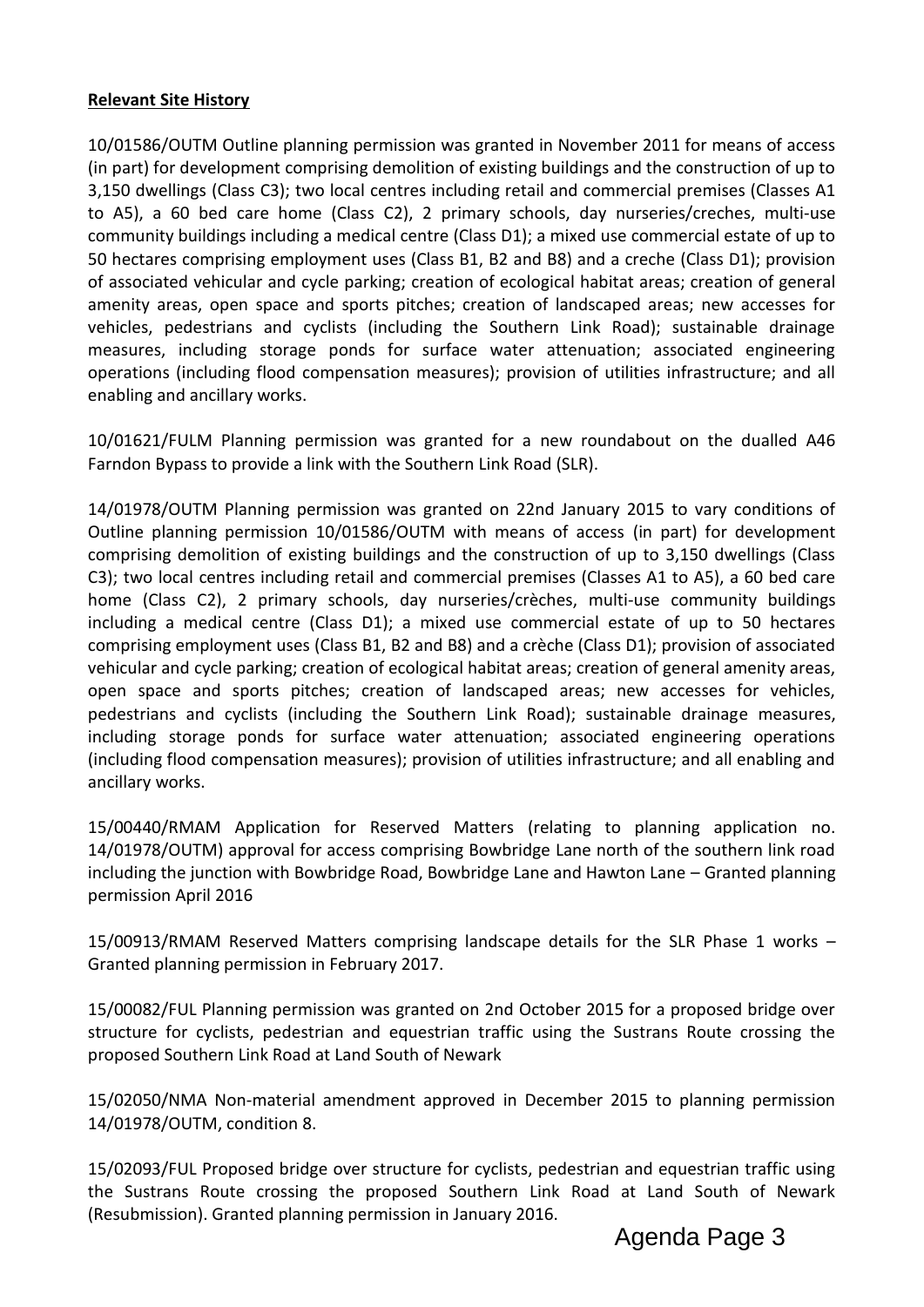16/01160/NMA Non material amendment approved in August 2016 to allow amendments to drawings attached to conditions 4,5 and 7 of planning consent 14/01978/OUTM.

16/01199/FUL Planning permission was granted on 30th September 2016 for use of land as highway for the Southern Link Road at Land South of Newark.

16/01104/RMAM Reserved Matters comprising the Phase 1 Spine Road. Granted planning permission in January 2017.

16/01581/RMAM Landscape Reserved Matters details for part of Phase 1, pursuant to Conditions 2 and 6 of Outline planning permission 14/01978/OUTM. Granted planning permission in January 2017.

18/02129/VAR106 Application to modify Section 106 Agreement pursuant to planning application 14/01978/OUTM for modifications sought in relation to affordable housing and education - S106 varied.

19/00384/RMA Application for reserved matters approval for access and landscaping for phase 1 central street Approved 28.05.2019

Whilst there are planning permissions relating to various other parcels of land within the wider site for Land South of Newark and DISCON applications, none of these are relevant to this current application.

# **The Proposal**

As detailed above, there is a current maximum trigger of 600 units for completion of phase 1 of the SLR. To complete phase 1 the A1-end roundabout would need to be constructed. 'On the ground' the 546 dwellings already consented across the 3 housebuilders on-site have taken up most, but not all, of the area of land identified as phase 1 of the development. An additional phase of 54 units could be progressed within the terms of the exiting planning consent. This would still not take up the geographical land area of phase one, leaving an unfinished land parcel. It is estimated that to complete the land parcel a phase of 104 dwellings would be more appropriate, so an additional 46 dwellings over and above the current maximum cap.

It is therefore proposed to amend a number of current triggers to reflect a proposed amended phase 1 of 646 dwellings rather than the current 600 dwellings.

Specifically, this S106 variation seeks to modify the S106A agreement relating to Schedule 1 (Highway Improvements) and Schedule 3 (Community Facilities).

# **Highways**

Schedule 1 of the 2011 S106 agreed the following triggers for the delivery of the SLR:

Commencement of the Initial SLR works by occupation of the first **500** dwellings Completion of the Initial SLR works by occupation of no more than **800** dwellings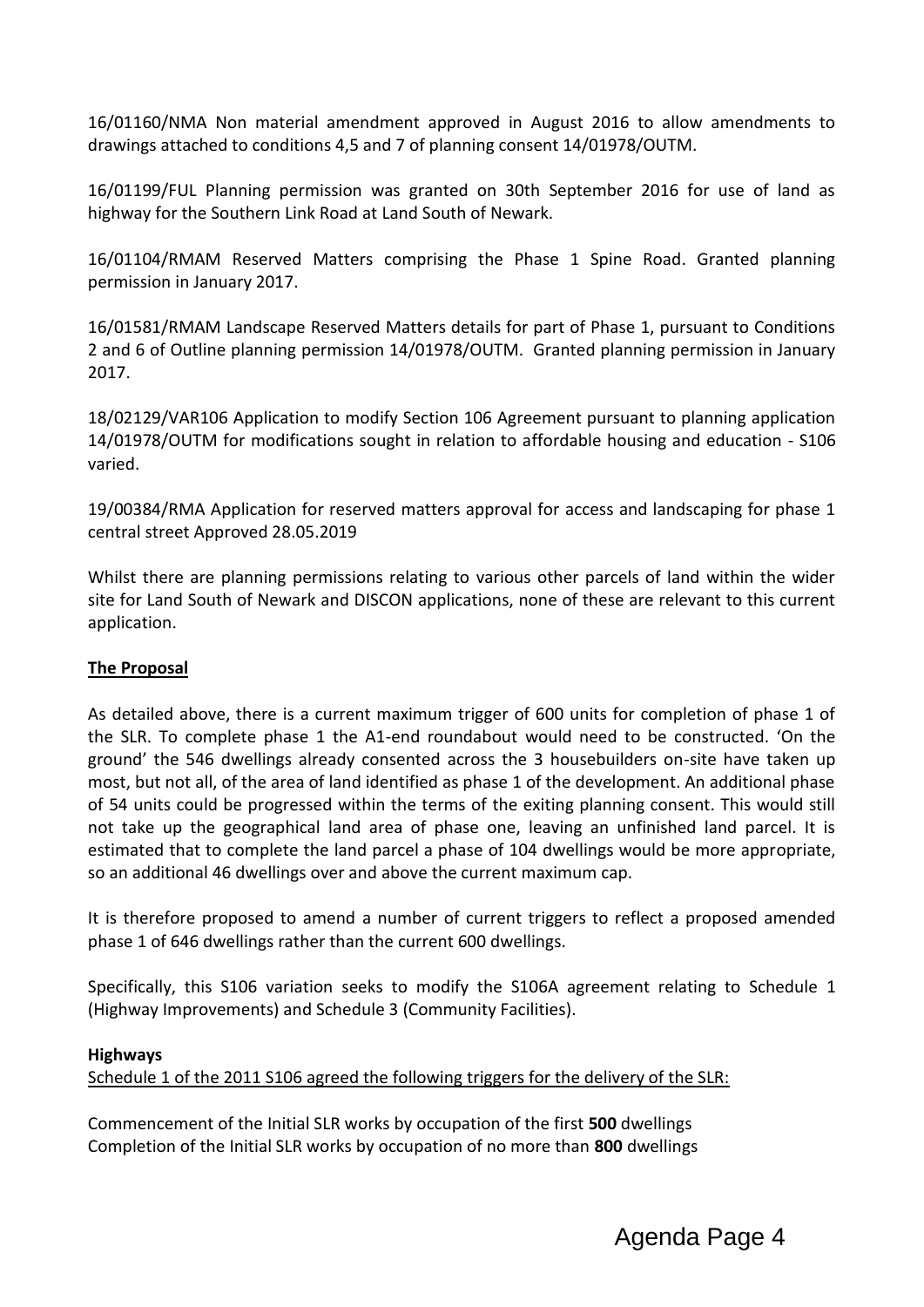# Schedule 1 was amended by the 2015 variation agreement to state:

Commencement of the Initial SLR works by occupation of the first **350** dwellings Completion of the Initial SLR works by occupation of no more than **600** dwellings

The above changes were made to reflect the desire to accelerate delivery of phase 1 of the SLR. This was supported by Homes England (then the Homes and Communities Agency) loan.

It is not proposed to amend the Completion of the Initial SLR works to occupation of no more than **650** dwellings.

## **Open Space**

## Schedule 3 of the 2011 S106 agreed the following trigger:

Paragraph 6.2 states a third of the Off Site Sports Contribution (£850,000) should be paid prior to the first occupation of the **626th** dwelling.

This trigger was not amended in the 2015 and 2020 agreements.

This proposal is sought to amend the payment point to prior to the first occupation of the **650<sup>h</sup>** dwelling.

## **Business Manager Comments**

## Schedule 1 – Highway Improvements

Members will be aware that the site is well underway with construction and part of the initial phase of the SLR has been constructed with the final section link to the A1 having been amended (temporarily) down Staple Lane pending completion of the A1-end roundabout which is the final element of works required to complete Phase 1 of the SLR.

In terms of housing numbers 542 dwellings are currently permitted and under construction, with 296 complete (as of July 2021). The Master Developer has a dilemma that there is a final parcel of residential land (approximately 3 hectares) within the geographical area of Phase 1 (to the east of the existing school) which is currently undeveloped. Under the current terms of the S106 whilst the Council could permit a reserved matters approval for up to 58 dwellings on this parcel. This size of development is not attractive to a housebuilder or Master Developer as it fails to 'complete' on the ground phase 1. Extending the current S106 triggers by 50 units to 650 would allow this to happen.

It is not considered that amending the trigger to complete Phase 1 of the SLR from 600 dwellings to 650 dwellings would be harmful in highways terms to such a degree as to warrant resisting the proposed change. It remains this Council's and the developer's intent to complete not only Phase 1 but the entirety of the SLR in advance of the planning triggers which currently exist. Members will be aware of the recent reports to the Economic Development and Policy & Finance Committees which have provided updates in this regards, including the submission last month of an application for grant funding to MCHLG under the Levelling Up Fund (LUF) to complete the full SLR.